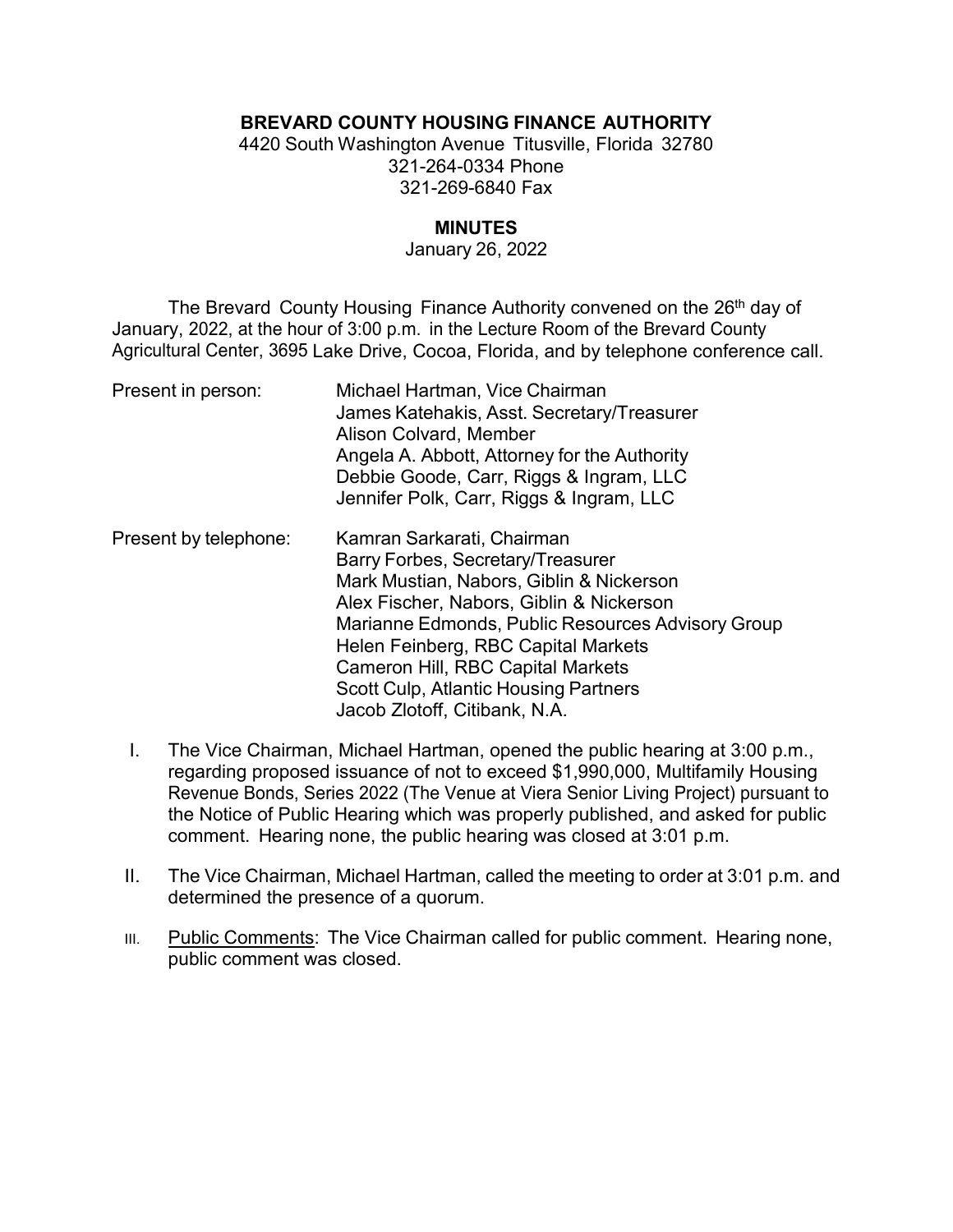#### IV. Presentation of Carr, Riggs & Ingram, LLC:

A. Presentation of Audited Financial Statements for the year ended September 30, 2021

Debbie Goode and Jennifer Polk presented the Audited Financial Statements for the fiscal year ended September 30, 2021. Ms. Goode thanked Ms. Abbott for providing the information and reports requested in a timely manner. She stated that the report is clean and unqualified. She reviewed the financial statements and the Management Discussion and Analysis in detail. Mr. Hartman questioned a statement on page 9 that did not read correctly in regard to a decrease in net position in 2020. Also, on page 10, paragraphs two and six should state the "net" nonoperating revenue between the years. Ms. Goode agreed to correct the statements to read more clearly. Mr. Hartman noted in Table C on page 11 that the third line should read "Net increase (decrease) in cash or cash equivalents" and the second line should read "Net cash provided by (used for) investment activities". Ms. Goode reviewed the Statement of Net Position on page 21. There was an increase of about \$230,000 in fiscal year 2021. The primary reason for the increase was attributable to the second mortgage repayments. There were also fewer new loans originated. She pointed out the reduction in liabilities due to the refund of developer deposits in connection with the Millennia and Tropical Manor issues. Ms. Goode noted that there was an increase of \$234,000 in revenues over expenses, which was an increase of \$72,000 over last year. She pointed out the ups and downs in cash flows. Authority fees were up by \$40,000, TBA program income was down \$70,000 and closing fees were up. The largest change in expenses was in the provision for loan losses which was down \$70,000. The net cash increased by \$312,000. Ms. Goode pointed out page 33 regarding investments. She noted that the conduit debt table on page39 now includes Millennia and Tropical Manor. She stated that the Independent Auditor's report on internal control is a clean report with no findings. The Authority has good checks and balances, and close oversight. The management letter and report on compliance, which are required by the Auditor General, are clean. She further presented the required communications letter which is clean, with no issues or fraud noted. Mr. Forbes asked whether the loan loss reserve is based on a standard. Ms. Goode indicated that they look at historical losses and calculate against the Authority's estimate. Ms. Edmonds noted that the loan loss reserve has been 20% for the past ten years.

Motion made by Jim Katehakis, seconded by Alison Colvard and carried unanimously to accept the financial statements, as amended, and to authorize the execution of the management representation letter by the Vice Chairman.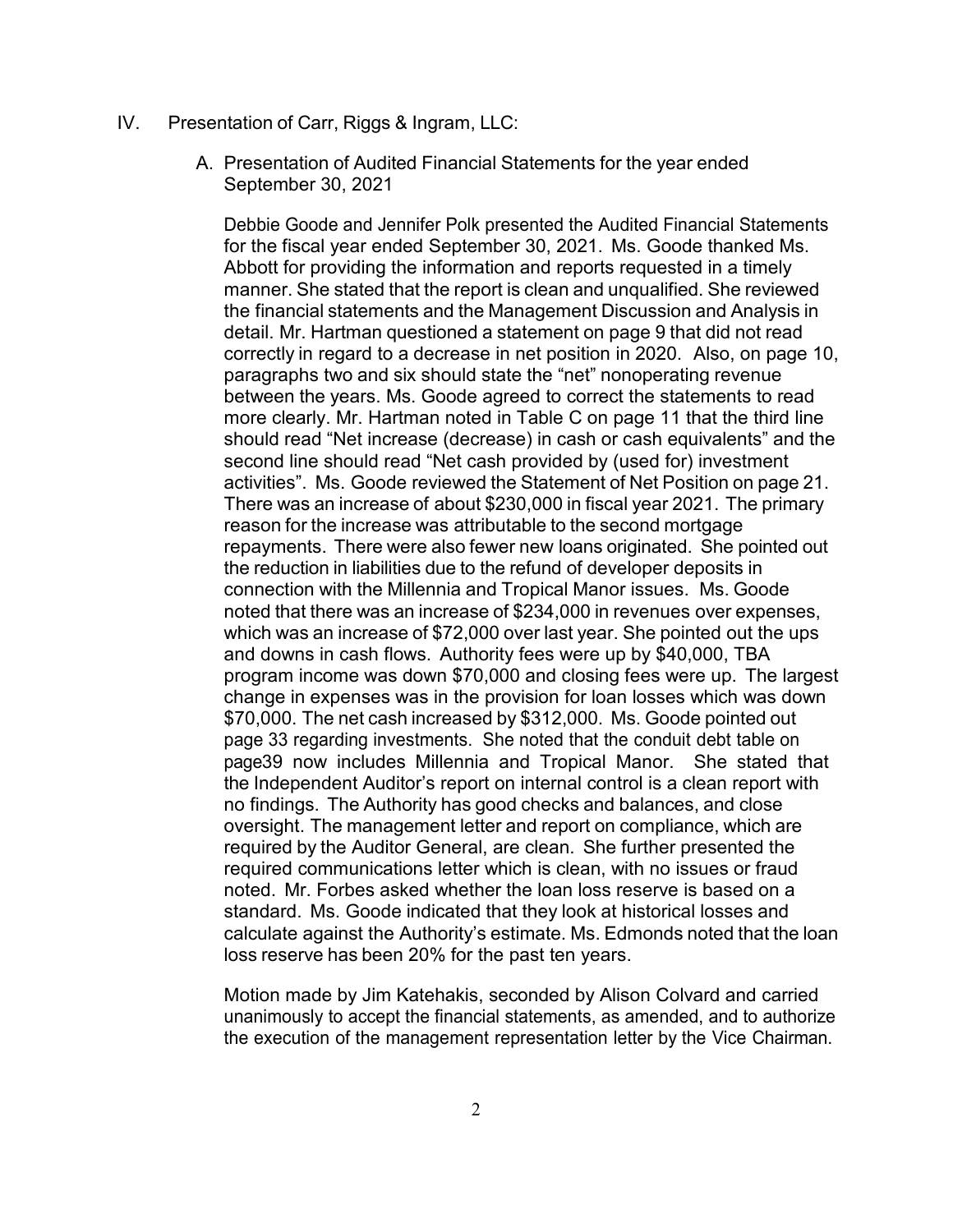- B. Motion made by Jim Katehakis, seconded by Alison Colvard and carried unanimously to approve payment of invoice of Carr, Riggs & Ingram, LLC for preparation of Audited Financial Statements for the year ended September 30, 2021.
- V. Consent Agenda: Motion made by Jim Katehakis, seconded by Alison Colvard and carried unanimously to approve the Consent Agenda as follows:
	- A. Approval of Minutes of October 27, 2021 meeting
	- B. Approval of payment of Hendrickson Ink invoice for website maintenance
	- C. Approval of payment of invoice of Public Resource Advisory Group for 4<sup>th</sup> Quarter, 2021
	- D. Approval of payment of invoices of Angela A. Abbott, P.A. for 4<sup>th</sup> Quarter, 2021
	- E. Approval of payment of NALHFA annual dues for 2022
- VI. Report of Treasurer, Barry Forbes: Presentation of 1st Quarter, FY 2021-2022 Treasurer's Report:

Mr. Forbes presented the budget comparison for the 1<sup>st</sup> Quarter of the current fiscal year. Income is somewhat behind but expenses are also below budget. Ms. Abbott noted that the Single Family 2000 FNMA Certificate paid off in September after the budget was approved so this item will be negative all year. She also mentioned that the Crane Creek fee has now been collected. Mr. Forbes presented the balance sheet for the 1<sup>st</sup> quarter and the checkbook ledger. Mr. Forbes stated that the Authority maintains high liquidity, with little earnings, which is not likely to change soon. Mr. Hartman asked about the reserve of \$2,500,000 for single family projects. Mr. Forbes responded that the reserve is to fund TBA second mortgages. The members discussed the slow down in the TBA loan originations. Ms. Abbott noted that a lack of home inventory is a large factor. Mr. Forbes stated that the median home price in Brevard County has increased \$125,000. Ms. Edmonds noted that local homebuyers are competing with foreign cash buyers who are paying above asking price. Ms. Colvard mentioned that investors are buying the basic housing stock. Mr. Forbes stated that first time homebuyers are at a disadvantage if it take 45-60 days to process their loans versus a cash buyer, but there is not much the Authority can do about that. Mr. Hartman stated that he completed a survey for the City of Titusville suggesting reductions in impact fees, increases in density and reductions in minimum square footage to simulate housing. Ms. Abbott stated that the upper purchase price limit in the TBA program is now \$311,000. Ms. Edmonds noted that the Authority may increase the purchase price limits on the TBA program. Originally, the purchase price and income limits on the TBA program were set to be consistent with tax exempt bond rules so that the loans could be moved to a single family bond issue.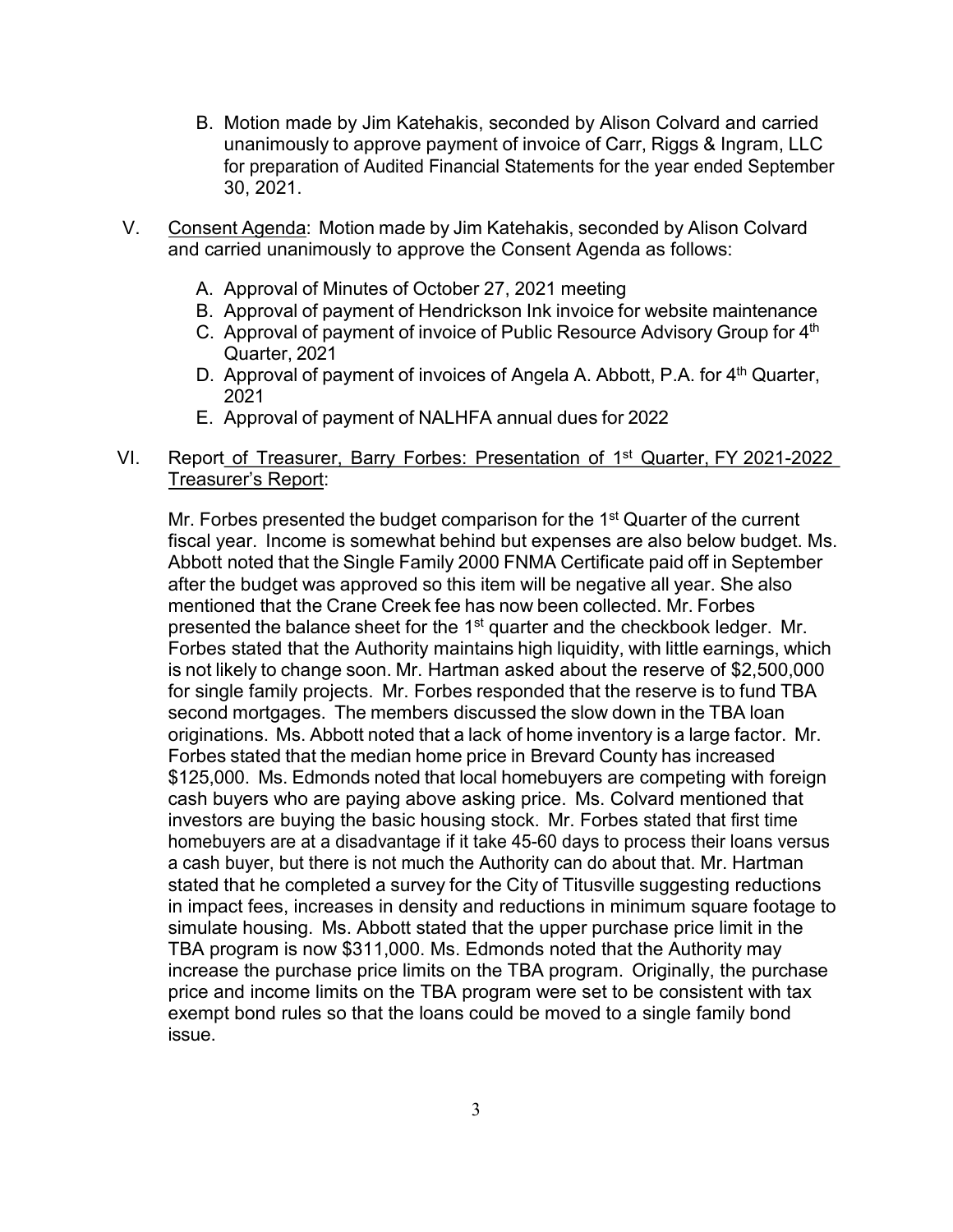She added that there is a "safe harbor" requirement. The Authority can conduct a study of purchase prices, which will be higher than HUD limits because there is no lag. She questioned whether raising the purchase price will help if there is little inventory and if incomes are low. Mr. Forbes commented that higher paying jobs are coming to the area and that the gap between lower income and higher income is growing.

Motion by Alison Colvard, seconded by Jim Katehakis, and carried unanimously to accept the Treasurer's report as presented.

## VII. Status Reports on Special Projects:

- A. Loan Agreement with Housing for Homeless ("HFH") f/k/a Coalition for the Hungry and Homeless: The loan to HFH is paying as agreed. A summary of all ments was included in the agenda package.
- B. Loan to Community of Hope, Inc.: The loan to Community of Hope is paying as agreed. A summary of all payments was included in the agenda package.

## VIII. Single Family Programs:

A. Status Report on 2012-2021 TBA/MCC Program and discussion regarding funding of Down Payment Assistance loans:

Ms. Abbott presented a written status report on the Single Family Program as of December 31, 2021. During the months of October, November and December, two (2) new loans closed and eight (8) loans paid off. There are no loans currently pending. The agenda package included status reports on the DPA and GNMA Custody accounts, and a summary of GNMA profits as of December 31, 2021. The average GNMA profit per loan this fiscal year is \$4,088.43, which is \$3,411.66 short of covering the \$7,500 second mortgage. The current balance in the DPA custody account is approximately\$230,100.

Ms. Colvard offered to contact Florida Housing Finance Corporation to find out if it has other ideas to solve the origination problem. Mr. Katehakis discussed whether raising the DPA amount would have an impact.

B. Quarterly status report on second mortgages: A status report of all second mortgages as of December 31, 2021, was presented. Ms. Abbott stated that she sent letters to all borrowers under the Single Family 1991 C program whose mortgages will mature during this fiscal year reminding them that their loans are maturing and informing them where the payment should be sent. Two loans paid off and two loans are now delinquent.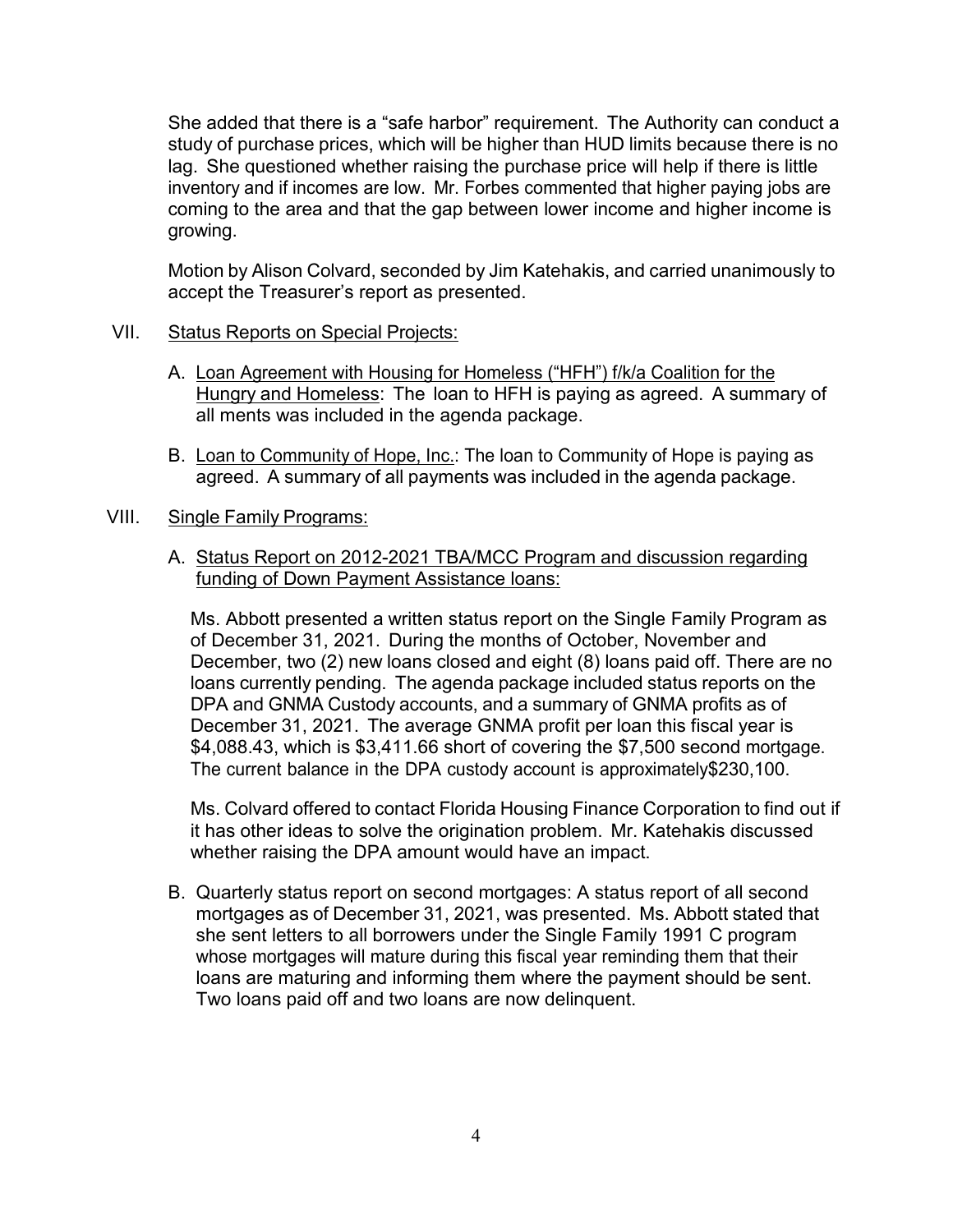- C. Consideration of temporary waiver of occupancy requirement for Warren loan: Ms. Abbott stated that Trevarius Warren paid off the second mortgage since the Authority's last meeting.
- IX. Multi-Family Programs:
	- A. Consideration of request for changes to Land Use Restriction Agreement (the "LURA") from Venue at Brevard Partners, Ltd. (Venue at Viera Project):

Scott Culp presented a request to amend the LURA to substitute vinyl wood plank flooring on the ground floor units in lieu of carpet and to substitute extended patios on the villa units in lieu of a gazebo. Ms. Colvard asked whether there will be an extended use restrictions on the property. Mr. Culp responded that there will be a 4% tax credit document recorded, but it will not contain requirements as to amenities.

Motion by Alison Colvard, seconded by Jim Katehakis and carried unanimously to approve the requested amendment to the LURA.

B. Consideration of Resolution 2022-01 entitled:

Ms. Edmonds stated that this is just an inducement resolution. The credit underwriting report is in process. Motion by Alison Colvard, seconded by Jim Katehakis and carried unanimously to approve Resolution 2022-01 entitled:

RESOLUTION REGARDING THE OFFICIAL ACTION OF THE BREVARD COUNTY HOUSING FINANCE AUTHORITY RELATIVE TO THE ISSUANCE OF NOT TO EXCEED \$1,990,000 IN MULTIFAMILY HOUSING REVENUE BONDS FOR THE PURPOSE OF ACQUIRING, CONSTRUCTING, EQUIPPING, AND DEVELOPING A MULTIFAMILY RESIDENTIAL HOUSING FACILITY FOR PERSONS OR FAMILIES OF LOW, MIDDLE OR MODERATE INCOME; FURTHER AUTHORIZING THE EXECUTION AND DELIVERY OF AN AGREEMENT BY AND BETWEEN THE AUTHORITY AND VENUE AT BREVARD PARTNERS, LTD.; AND PROVIDING AN EFFECTIVE DATE.

Mr. Culp stated that the project is completed and that these will be completion bonds. He hopes to close in March, 2022.

C. Consideration of request from Citibank, N.A. to amend Funding Loan Agreements in connection with Trinity Towers South Project and Crane Creek Apartments Project: